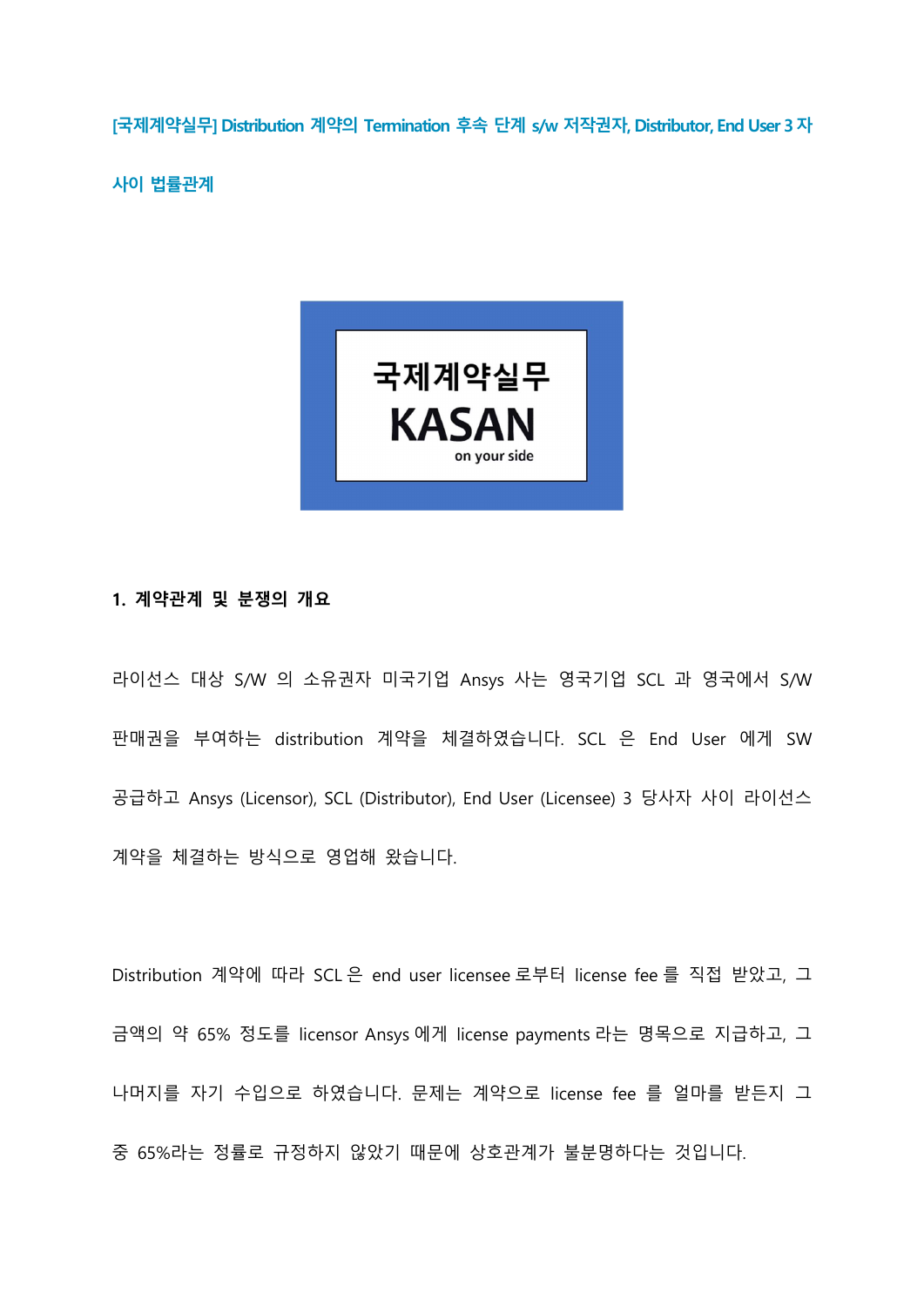이와 같은 distribution 계약을 1996. 12. 31. Termination 한 후 distributor SCL 에서 계속하여 받은 license fee 처리가 문제된 사건입니다.

## 2. 쟁점

계약서에서는 termination 후 계속하여 받은 license fee 에 대한 distributor 의 권리를 다음과 같이 규정하고 있었습니다. 그러나, 최대 지급범위를 12 개월 분으로 제한하고 있을 뿐 구체적 내용이 부족합니다.

In the event of termination or expiration of this Agreement for any reason, Ansys and [SCL] will work co-operatively together and with any new distributor appointed for the Territory to transfer purchase orders, license agreements, and any Support obligations and to resolve any other issue which may arise from the termination or expiration of this Agreement. If [SCL] has not materially breached any provisions of this Agreement and has paid all amounts owed to Ansys, Ansys and [SCL] will negotiate in good faith to determine an equitable payment to [SCL]. Such payment will be equal to a portion of the lease and maintenance fees collected during the twelve (12) month period immediately following the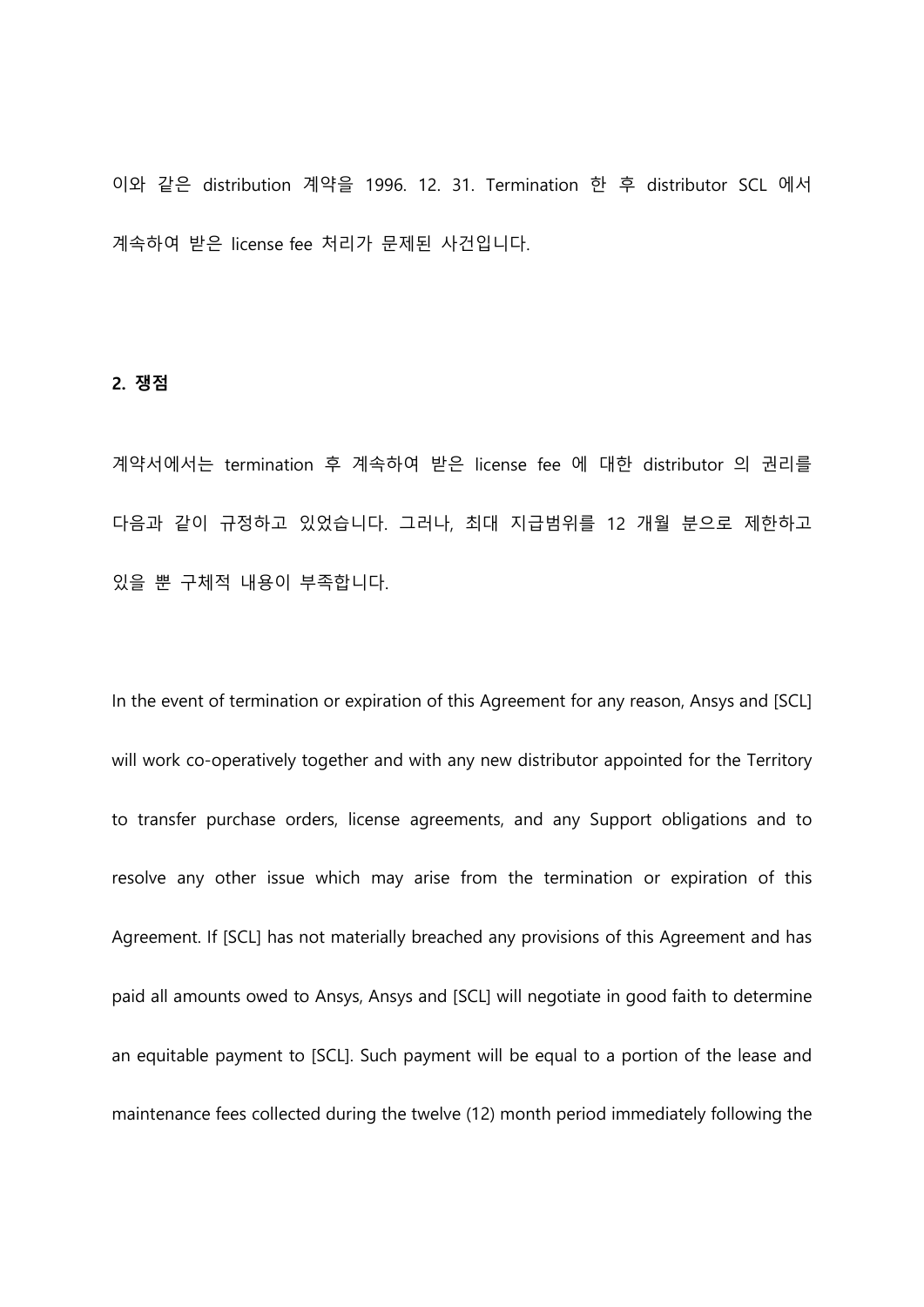Termination Date for licenses entered into by [SCL] and Ansys on or before the Termination Date.

이 상황에서 Licensor Ansys 는 distribution 계약종료 후에는 현지 distributor SCL 이 end user licensee 로부터 license fee 를 받을 권리가 없으므로 그 전액을 Licensor Ansys 에게 주어야 한다고 주장합니다. 반면, distributor SCL 는 여전히 그 중 license payments 만 주면 되고, 약 35%에 해당하는 나머지 부분에 대한 자기 권리를 주장합니다.

## 3. 영국법원 판결

영국법원은, (1) distribution 계약종료로 인해 End user 와 체결한 개별 license 계약까지 종료되는 것은 아니며, (2) 기존 라이선스 계약이 SCL 에서 새로운 distributor 로 자동 교체되는 것도 아니기 때문에, (3) Licensor 와 distributor 사이 distribution 계약이 종료된 이후에도 end user licensee 들은 license fee 를 기존과 마찬가지로 SCL 에게 지급해야 한다고 판단하였습니다.

그 다음, distribution 계약종료 후에는 계약조항이 유효하게 존속한다고 볼 수는 없지만, 그럼에도 불구하고 (4) SCL 이 license fee 의 수령을 계속하는 것으로부터 종래와 같이 license payments 를 Ansys 에게 지급할 묵시적 약정을 인정하거나, (5) 또는 부당이득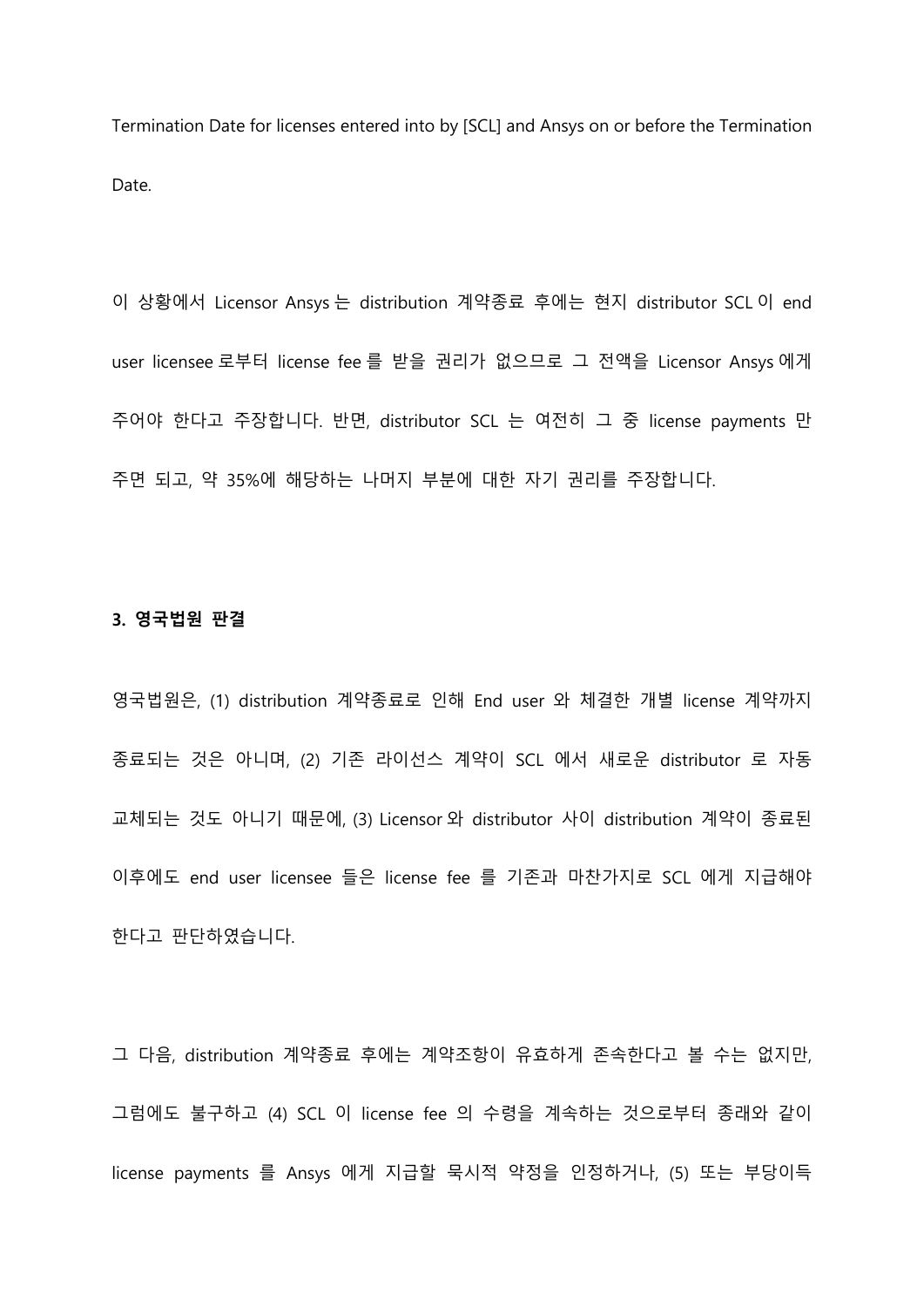반환청구권에 근거하여 SCL 이 Ansys 에게 license payments 를 계속 이행할 의무가 있다고 판단하였습니다.

Distribution 계약이 termination 되었음에도 distributor 가 사용자로부터 license fee 를 계속 받고, 그 다음 미국본사에 license payments 도 지급해야 한다는 이상한 상황입니다.

## 4. 시사점

Distribution 계약종료 후 존속하는 license 관계에서 distributor SCL 의 처리방법을 구체적으로 규정하지 않아서 발생한 분쟁입니다. 영국법원 판결은 distributor 지위 상실로 존속 중인 licensee 계약상 지위까지 상실하는 것은 아니므로 종래와 똑같이 license fee 를 받을 수 있다는 것입니다. 또한, 그로부터 종료된 계약과 같이 일정한 license payment 만을 지급해도 된다는 것입니다.

CAD/CAE 소프트웨어 외국 s/w 업체와 distribution 계약을 체결하고 장기간의 영업을 통해 상당한 고객을 확보한 후 시장이 안정되자 외국 업체가 직접 영업을 하겠다고 계약종료를 시도하는 경우가 자주 있습니다. 국내회사에서 그동안 투입한 영업노력과 시장개척에 대한 보상을 요구하는 경우도 많습니다.